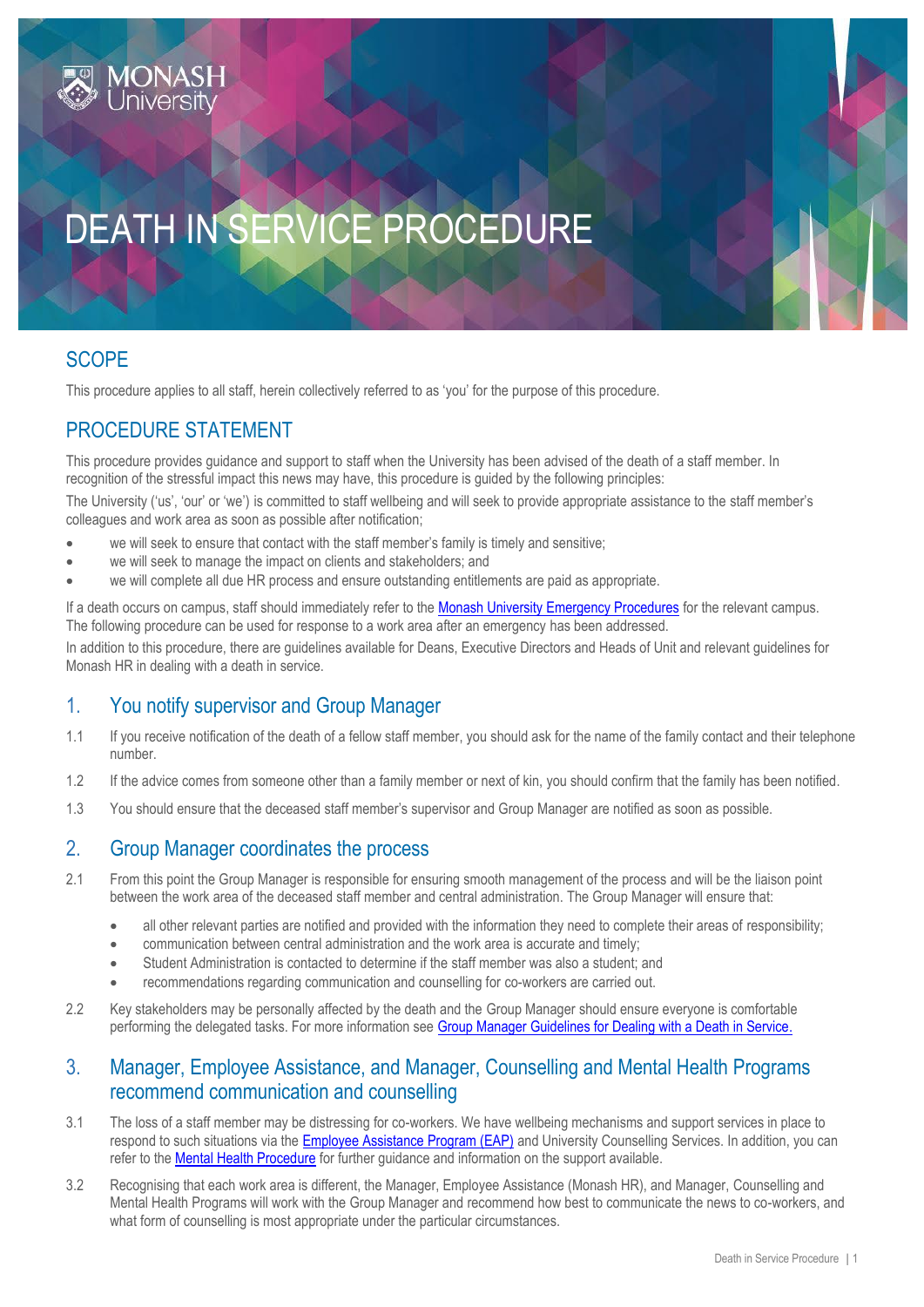3.3 Refer to the [Employee Assistance \(Monash HR\) Guidelines for Dealing with a Death in Service.](https://sites.google.com/a/monash.edu/processes-and-templates/home/employment-conditions/death-in-service/employee-assistance-monash-hr-guidelines-for-dealing-with-a-death-in-service)

### 4. Communication with the staff member's family

4.1 The Dean, Executive Director or Head of Unit is responsible for contacting the staff member's family to offer condolence, and to seek their wishes regarding further communication from us. For more information see Guidelines for a Dean, Executive Director or Head [of Unit dealing with a Death in Service.](https://www.monash.edu/__data/assets/pdf_file/0005/1539536/Guidelines-for-Dean-HOU-and-ED.pdf)

#### 5. Visas, superannuation and payroll

- 5.1 If the deceased staff member held a temporary working visa, Monash HR will ensure all administrative tasks relating to the visa are completed including notification to the Department of Immigration and Border Protection
- 5.2 Administration of superannuation will be managed in compliance with the relevant super fund and deceased staff member's account specifications.
- 5.3 In order to make a final payroll payment we require:
	- the Grant of Probate; or
	- Letters of Administration.
- 5.4 In the absence of a Grant of Probate or Letters of Administration and the final payroll payment is less than \$10,000, we may make payment on the provision of:
	- [a statutory declaration](https://www.monash.edu/__data/assets/word_doc/0009/1502739/Statutory-Declaration-Template.doc) in accordance with the linked template; and
	- a certified copy of a death certificate; and
	- a certified copy of the deceased's Will (where available).
- 5.5 Payroll may then proceed with payment to the estate.
- 5.6 For more information see [Monash HR Guidelines for Dealing with a Death in Service.](https://sites.google.com/a/monash.edu/processes-and-templates/home/employment-conditions/death-in-service/hr-service-hub-guidelines-for-dealing-with-a-death-in-service-1)

#### 6. External contacts

- 6.1 Often staff have external networks and contacts as part of their role at the University. In many situations it will be necessary to formally advise these contacts of the death of the staff member.
- 6.2 The supervisor will compile a list of contacts and the Dean or Executive Director will notify the contacts accordingly (refer to [Guidelines for a Dean, Executive Director or Head of Unit Dealing with a Death in Service\)](https://www.monash.edu/__data/assets/pdf_file/0005/1539536/Guidelines-for-Dean-HOU-and-ED.pdf).

#### 7. End of employment process

7.1 The Group Manager will provide guidance and work with the Dean, Executive Director and/or the Head of Unit to ensure the appropriate cessation of employment procedures are carried out. These may include the return of University property, access to the staff member's emails, calendar, handover requirements and other administrative duties (refer to [Group Manager](https://sites.google.com/a/monash.edu/processes-and-templates/home/employment-conditions/death-in-service/hr-service-hub-guidelines-for-dealing-with-a-death-in-service) Guidelines for [Dealing with a Death in Service](https://sites.google.com/a/monash.edu/processes-and-templates/home/employment-conditions/death-in-service/hr-service-hub-guidelines-for-dealing-with-a-death-in-service) and [Guidelines for a Dean, Executive Director or Head of Unit Dealing with a Death in Service\)](https://www.monash.edu/__data/assets/pdf_file/0005/1539536/Guidelines-for-Dean-HOU-and-ED.pdf).

#### 8. Breach of procedure

8.1 We treat any breach of our policies or procedures seriously. We encourage reporting of concerns about non-compliance and manage compliance in accordance with the applicable Enterprise Agreement or contract terms.